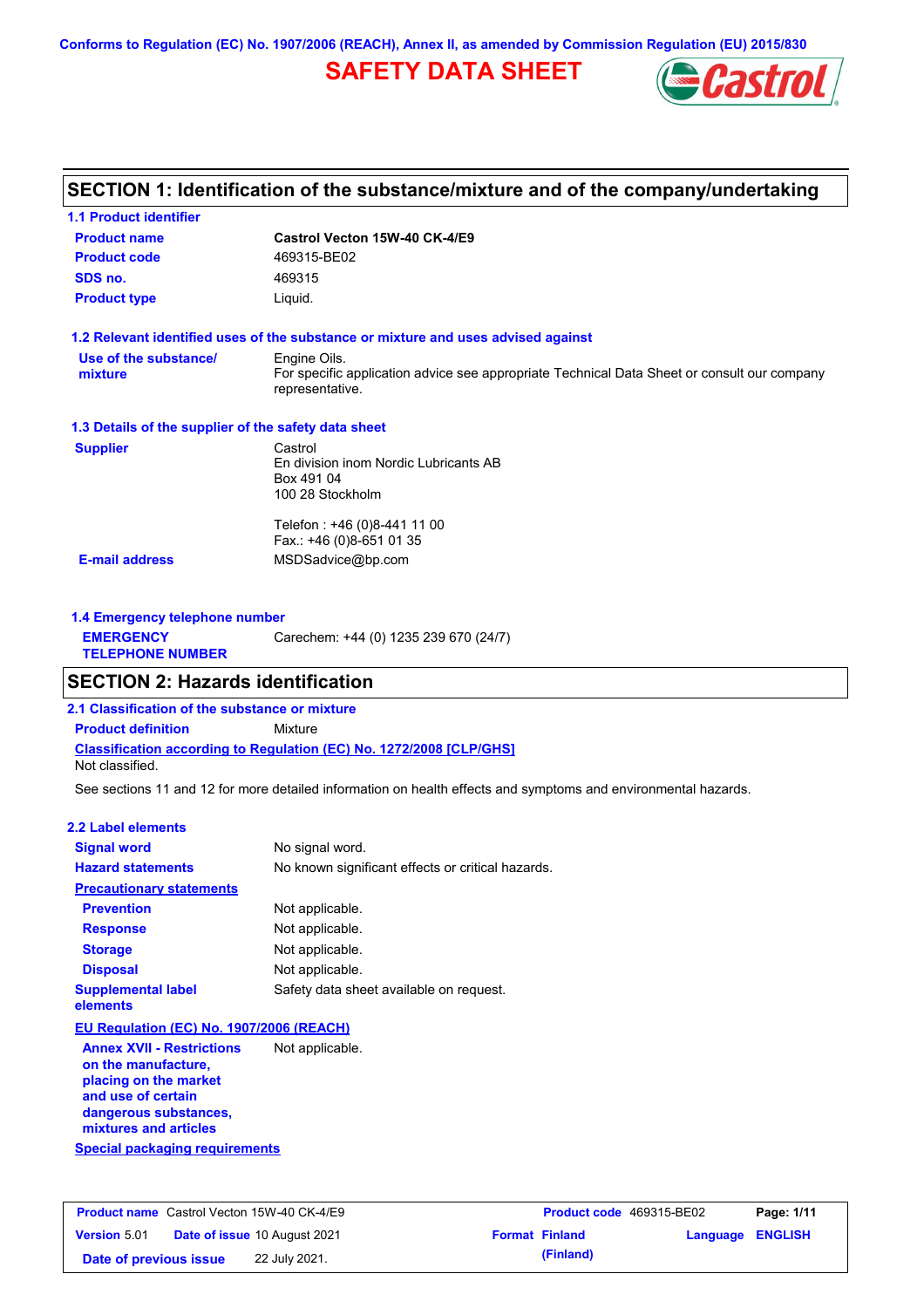### **Conforms to Regulation (EC) No. 1907/2006 (REACH), Annex II, as amended by Commission Regulation (EU) 2015/830**

# **SECTION 2: Hazards identification**

| <b>Containers to be fitted</b><br>with child-resistant<br>fastenings                                                     | Not applicable.                                                                                                                                                                                                                 |
|--------------------------------------------------------------------------------------------------------------------------|---------------------------------------------------------------------------------------------------------------------------------------------------------------------------------------------------------------------------------|
| <b>Tactile warning of danger</b>                                                                                         | Not applicable.                                                                                                                                                                                                                 |
| 2.3 Other hazards                                                                                                        |                                                                                                                                                                                                                                 |
| <b>Results of PBT and vPvB</b><br>assessment                                                                             | Product does not meet the criteria for PBT or vPvB according to Regulation (EC) No. 1907/2006,<br>Annex XIII.                                                                                                                   |
| <b>Product meets the criteria</b><br>for PBT or vPvB according<br>to Regulation (EC) No.<br><b>1907/2006, Annex XIII</b> | This mixture does not contain any substances that are assessed to be a PBT or a vPvB.                                                                                                                                           |
| Other hazards which do<br>not result in classification                                                                   | Defatting to the skin.<br><b>USED ENGINE OILS</b><br>Used engine oil may contain hazardous components which have the potential to cause skin<br>cancer.<br>See Toxicological Information, section 11 of this Safety Data Sheet. |
|                                                                                                                          | Experimental data on one or more of the components has been used to determine all or part of<br>the hazard classification of this product.                                                                                      |

## **SECTION 3: Composition/information on ingredients**

**3.2 Mixtures Product definition**

#### Mixture

 $H$ ighly refined base oil (IP 346 DMSO extract < 3%). Proprietary performance additives.

| <b>Product/ingredient</b><br>name                                                                    | <b>Identifiers</b>                                                                             | $\frac{9}{6}$ | <b>Regulation (EC) No.</b><br>1272/2008 [CLP]                      | <b>Type</b> |
|------------------------------------------------------------------------------------------------------|------------------------------------------------------------------------------------------------|---------------|--------------------------------------------------------------------|-------------|
| Distillates (petroleum), hydrotreated<br>heavy paraffinic                                            | REACH #: 01-2119484627-25 ≥75 - ≤90<br>EC: 265-157-1<br>CAS: 64742-54-7<br>Index: 649-467-00-8 |               | Not classified.                                                    | $[2]$       |
| Distillates (petroleum), solvent-<br>dewaxed heavy paraffinic                                        | REACH #: 01-2119471299-27<br>EC: 265-169-7<br>CAS: 64742-65-0<br>Index: 649-474-00-6           | ≤5            | Not classified.                                                    | $[2]$       |
| Distillates (petroleum), hydrotreated<br>heavy paraffinic                                            | REACH #: 01-2119484627-25 ≤5<br>EC: 265-157-1<br>CAS: 64742-54-7<br>Index: 649-467-00-8        |               | Asp. Tox. 1, H304                                                  | [1] [2]     |
| Distillates (petroleum), solvent-<br>dewaxed heavy paraffinic                                        | REACH #: 01-2119471299-27 ≤3<br>EC: 265-169-7<br>CAS: 64742-65-0<br>Index: 649-474-00-6        |               | Asp. Tox. 1, H304                                                  | [1] [2]     |
| reaction mass of isomers of:<br>C7-9-alkyl 3-(3,5-di-tert-butyl-<br>4-hydroxyphenyl)propionate       | REACH #: 01-0000015551-76 ≤3<br>EC: 406-040-9<br>CAS: 125643-61-0<br>Index: 607-530-00-7       |               | Aquatic Chronic 4, H413                                            | $[1]$       |
| Distillates (petroleum), solvent-<br>dewaxed light paraffinic                                        | REACH #: 01-2119480132-48 ≤3<br>EC: 265-159-2<br>CAS: 64742-56-9<br>Index: 649-469-00-9        |               | Asp. Tox. 1, H304                                                  | [1] [2]     |
| Paraffin oils (petroleum), catalytic<br>dewaxed heavy                                                | REACH #: 01-2119487080-42 ≤3<br>EC: 265-174-4<br>CAS: 64742-70-7<br>Index: 649-477-00-2        |               | Asp. Tox. 1, H304                                                  | [1] [2]     |
| zinc bis[O-(6-methylheptyl)] bis[O-(sec-REACH #: 01-2119543726-33 ≤3<br>butyl)] bis(dithiophosphate) | EC: 298-577-9<br>CAS: 93819-94-4                                                               |               | Skin Irrit. 2, H315<br>Eye Dam. 1, H318<br>Aquatic Chronic 2, H411 | $[1]$       |

**See Section 16 for the full text of the H statements declared above.**

| <b>Type</b>            |                                                   |                                                  |            |
|------------------------|---------------------------------------------------|--------------------------------------------------|------------|
|                        | <b>Product name</b> Castrol Vecton 15W-40 CK-4/E9 | Product code 469315-BE02                         | Page: 2/11 |
| <b>Version 5.01</b>    | <b>Date of issue 10 August 2021</b>               | <b>Language ENGLISH</b><br><b>Format Finland</b> |            |
| Date of previous issue | 22 July 2021.                                     | (Finland)                                        |            |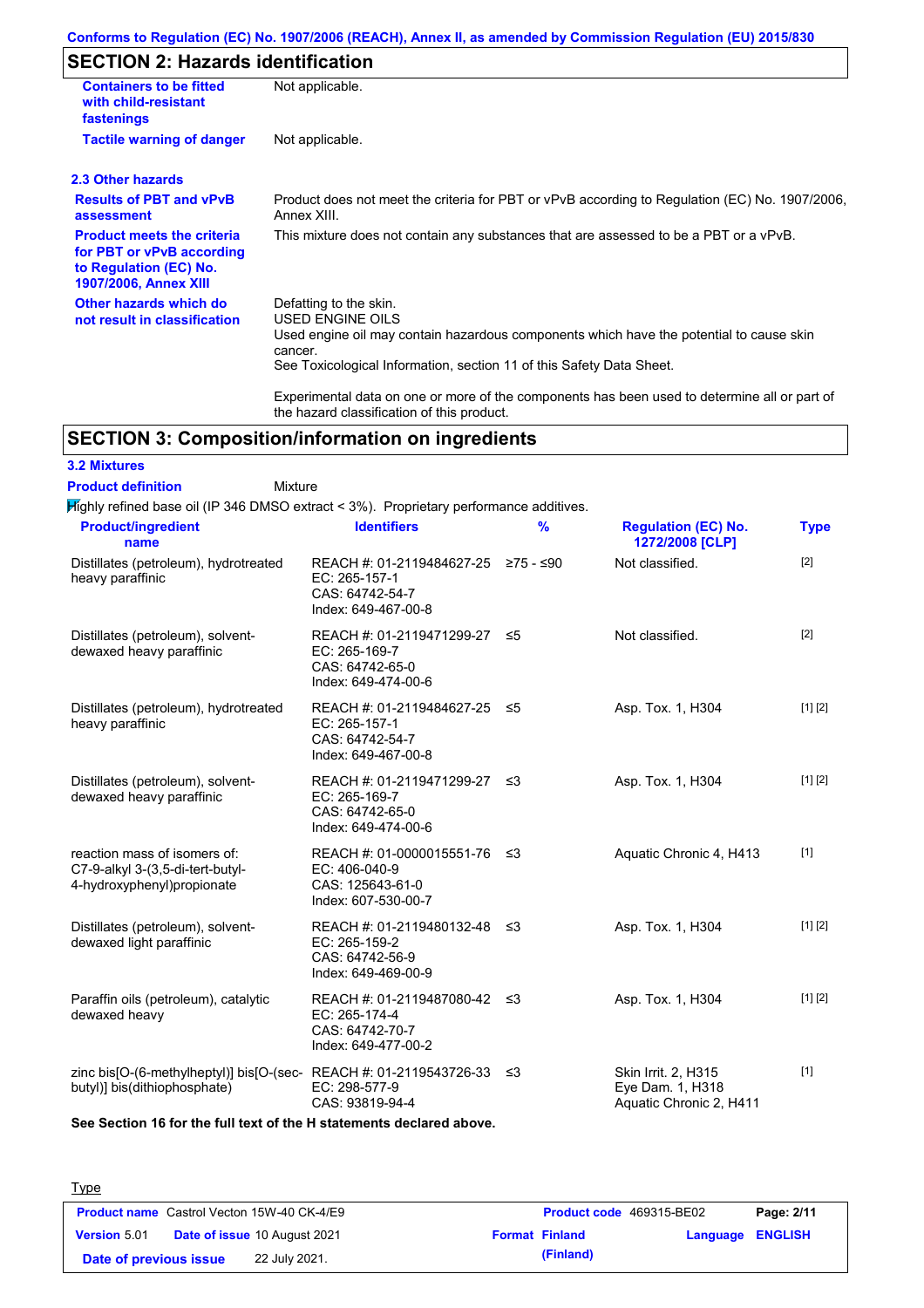## **SECTION 3: Composition/information on ingredients**

[1] Substance classified with a health or environmental hazard

[2] Substance with a workplace exposure limit

[3] Substance meets the criteria for PBT according to Regulation (EC) No. 1907/2006, Annex XIII

[4] Substance meets the criteria for vPvB according to Regulation (EC) No. 1907/2006, Annex XIII

[5] Substance of equivalent concern

[6] Additional disclosure due to company policy

Occupational exposure limits, if available, are listed in Section 8.

#### **SECTION 4: First aid measures**

| <b>4.1 Description of first aid measures</b> |                                                                                                                                                                                                                                         |
|----------------------------------------------|-----------------------------------------------------------------------------------------------------------------------------------------------------------------------------------------------------------------------------------------|
| Eye contact                                  | In case of contact, immediately flush eyes with plenty of water for at least 15 minutes. Eyelids<br>should be held away from the eyeball to ensure thorough rinsing. Check for and remove any<br>contact lenses. Get medical attention. |
| <b>Skin contact</b>                          | Wash skin thoroughly with soap and water or use recognised skin cleanser. Remove<br>contaminated clothing and shoes. Wash clothing before reuse. Clean shoes thoroughly before<br>reuse. Get medical attention if irritation develops.  |
| <b>Inhalation</b>                            | If inhaled, remove to fresh air. Get medical attention if symptoms occur.                                                                                                                                                               |
| <b>Ingestion</b>                             | Do not induce vomiting unless directed to do so by medical personnel. Get medical attention if<br>symptoms occur.                                                                                                                       |
| <b>Protection of first-aiders</b>            | No action shall be taken involving any personal risk or without suitable training. It may be<br>dangerous to the person providing aid to give mouth-to-mouth resuscitation.                                                             |

#### **4.2 Most important symptoms and effects, both acute and delayed**

See Section 11 for more detailed information on health effects and symptoms.

#### **Potential acute health effects**

| <b>Inhalation</b>   | Vapour inhalation under ambient conditions is not normally a problem due to low vapour<br>pressure.               |  |  |  |
|---------------------|-------------------------------------------------------------------------------------------------------------------|--|--|--|
| <b>Ingestion</b>    | No known significant effects or critical hazards.                                                                 |  |  |  |
| <b>Skin contact</b> | Defatting to the skin. May cause skin dryness and irritation.                                                     |  |  |  |
| Eye contact         | Not classified as an eye irritant. Based on data available for this or related materials.                         |  |  |  |
|                     | Delayed and immediate effects as well as chronic effects from short and long-term exposure                        |  |  |  |
| <b>Inhalation</b>   | Overexposure to the inhalation of airborne droplets or aerosols may cause irritation of the<br>respiratory tract. |  |  |  |
| <b>Ingestion</b>    | Ingestion of large quantities may cause nausea and diarrhoea.                                                     |  |  |  |
| <b>Skin contact</b> | Prolonged or repeated contact can defat the skin and lead to irritation and/or dermatitis.                        |  |  |  |
| <b>Eye contact</b>  | Potential risk of transient stinging or redness if accidental eye contact occurs.                                 |  |  |  |

#### **4.3 Indication of any immediate medical attention and special treatment needed**

**Notes to physician** Treatment should in general be symptomatic and directed to relieving any effects.

| 5.1 Extinguishing media                                   |                                                                                                                                                                                                                                                                                                                                                                   |                       |                          |          |                |
|-----------------------------------------------------------|-------------------------------------------------------------------------------------------------------------------------------------------------------------------------------------------------------------------------------------------------------------------------------------------------------------------------------------------------------------------|-----------------------|--------------------------|----------|----------------|
| <b>Suitable extinguishing</b><br>media                    | In case of fire, use foam, dry chemical or carbon dioxide extinguisher or spray.                                                                                                                                                                                                                                                                                  |                       |                          |          |                |
| <b>Unsuitable extinguishing</b><br>media                  | Do not use water jet. The use of a water jet may cause the fire to spread by splashing the<br>burning product.                                                                                                                                                                                                                                                    |                       |                          |          |                |
| 5.2 Special hazards arising from the substance or mixture |                                                                                                                                                                                                                                                                                                                                                                   |                       |                          |          |                |
| <b>Hazards from the</b><br>substance or mixture           | In a fire or if heated, a pressure increase will occur and the container may burst.                                                                                                                                                                                                                                                                               |                       |                          |          |                |
| <b>Hazardous combustion</b><br>products                   | Combustion products may include the following:<br>carbon oxides (CO, CO <sub>2</sub> ) (carbon monoxide, carbon dioxide)                                                                                                                                                                                                                                          |                       |                          |          |                |
| <b>5.3 Advice for firefighters</b>                        |                                                                                                                                                                                                                                                                                                                                                                   |                       |                          |          |                |
| <b>Special precautions for</b><br>fire-fighters           | No action shall be taken involving any personal risk or without suitable training. Promptly<br>isolate the scene by removing all persons from the vicinity of the incident if there is a fire.                                                                                                                                                                    |                       |                          |          |                |
| <b>Special protective</b><br>equipment for fire-fighters  | Fire-fighters should wear appropriate protective equipment and self-contained breathing<br>apparatus (SCBA) with a full face-piece operated in positive pressure mode. Clothing for fire-<br>fighters (including helmets, protective boots and gloves) conforming to European standard EN<br>469 will provide a basic level of protection for chemical incidents. |                       |                          |          |                |
| <b>Product name</b> Castrol Vecton 15W-40 CK-4/E9         |                                                                                                                                                                                                                                                                                                                                                                   |                       | Product code 469315-BE02 |          | Page: 3/11     |
| <b>Version 5.01</b>                                       | Date of issue 10 August 2021                                                                                                                                                                                                                                                                                                                                      | <b>Format Finland</b> |                          | Language | <b>ENGLISH</b> |
| Date of previous issue                                    | 22 July 2021.                                                                                                                                                                                                                                                                                                                                                     |                       | (Finland)                |          |                |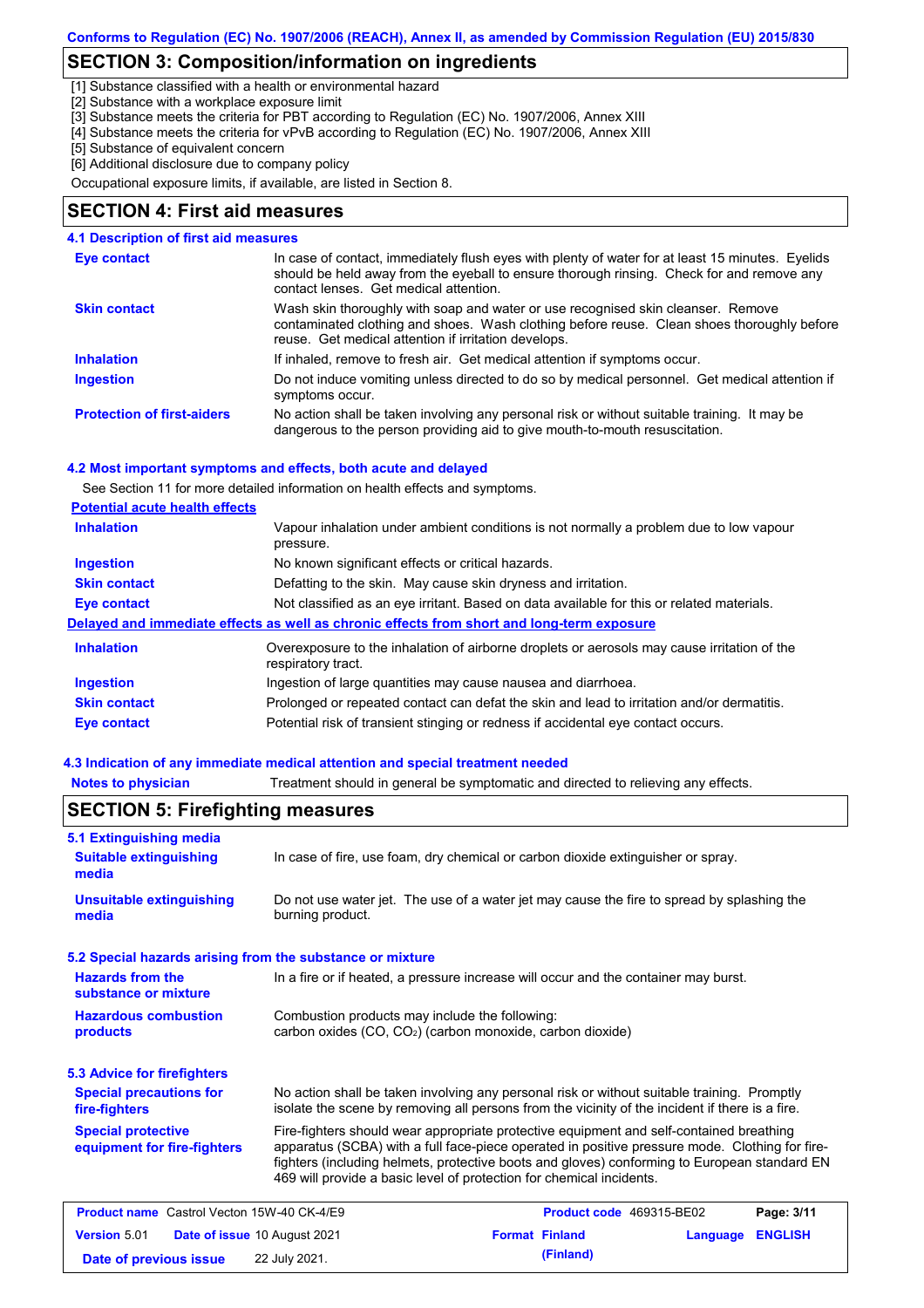# **SECTION 6: Accidental release measures**

|                                                          | 6.1 Personal precautions, protective equipment and emergency procedures                                                                                                                                                                                                                                                                                                                        |  |  |  |
|----------------------------------------------------------|------------------------------------------------------------------------------------------------------------------------------------------------------------------------------------------------------------------------------------------------------------------------------------------------------------------------------------------------------------------------------------------------|--|--|--|
| For non-emergency<br>personnel                           | No action shall be taken involving any personal risk or without suitable training. Evacuate<br>surrounding areas. Keep unnecessary and unprotected personnel from entering. Do not touch<br>or walk through spilt material. Floors may be slippery; use care to avoid falling. Put on<br>appropriate personal protective equipment.                                                            |  |  |  |
| For emergency responders                                 | Entry into a confined space or poorly ventilated area contaminated with vapour, mist or fume is<br>extremely hazardous without the correct respiratory protective equipment and a safe system of<br>work. Wear self-contained breathing apparatus. Wear a suitable chemical protective suit.<br>Chemical resistant boots. See also the information in "For non-emergency personnel".           |  |  |  |
| <b>6.2 Environmental</b><br>precautions                  | Avoid dispersal of spilt material and runoff and contact with soil, waterways, drains and sewers.<br>Inform the relevant authorities if the product has caused environmental pollution (sewers,<br>waterways, soil or air).                                                                                                                                                                    |  |  |  |
| 6.3 Methods and material for containment and cleaning up |                                                                                                                                                                                                                                                                                                                                                                                                |  |  |  |
| <b>Small spill</b>                                       | Stop leak if without risk. Move containers from spill area. Absorb with an inert material and<br>place in an appropriate waste disposal container. Dispose of via a licensed waste disposal<br>contractor.                                                                                                                                                                                     |  |  |  |
| <b>Large spill</b>                                       | Stop leak if without risk. Move containers from spill area. Prevent entry into sewers, water<br>courses, basements or confined areas. Contain and collect spillage with non-combustible,<br>absorbent material e.g. sand, earth, vermiculite or diatomaceous earth and place in container<br>for disposal according to local regulations. Dispose of via a licensed waste disposal contractor. |  |  |  |
| 6.4 Reference to other<br><b>sections</b>                | See Section 1 for emergency contact information.<br>See Section 5 for firefighting measures.<br>See Section 8 for information on appropriate personal protective equipment.<br>See Section 12 for environmental precautions.<br>See Section 13 for additional waste treatment information.                                                                                                     |  |  |  |

# **SECTION 7: Handling and storage**

### **7.1 Precautions for safe handling**

| <b>Protective measures</b>                                                           | Put on appropriate personal protective equipment.                                                                                                                                                                                                                                                                                                                                                                                                                                        |
|--------------------------------------------------------------------------------------|------------------------------------------------------------------------------------------------------------------------------------------------------------------------------------------------------------------------------------------------------------------------------------------------------------------------------------------------------------------------------------------------------------------------------------------------------------------------------------------|
| <b>Advice on general</b><br>occupational hygiene                                     | Eating, drinking and smoking should be prohibited in areas where this material is handled,<br>stored and processed. Wash thoroughly after handling. Remove contaminated clothing and<br>protective equipment before entering eating areas. See also Section 8 for additional<br>information on hygiene measures.                                                                                                                                                                         |
| <b>7.2 Conditions for safe</b><br>storage, including any<br><i>incompatibilities</i> | Store in accordance with local requiations. Store in a dry, cool and well-ventilated area, away<br>from incompatible materials (see Section 10). Keep away from heat and direct sunlight. Keep<br>container tightly closed and sealed until ready for use. Containers that have been opened must<br>be carefully resealed and kept upright to prevent leakage. Store and use only in equipment/<br>containers designed for use with this product. Do not store in unlabelled containers. |
| <b>Not suitable</b>                                                                  | Prolonged exposure to elevated temperature.                                                                                                                                                                                                                                                                                                                                                                                                                                              |
| 7.3 Specific end use(s)                                                              |                                                                                                                                                                                                                                                                                                                                                                                                                                                                                          |
| <b>Recommendations</b>                                                               | See section 1.2 and Exposure scenarios in annex, if applicable.                                                                                                                                                                                                                                                                                                                                                                                                                          |

# **SECTION 8: Exposure controls/personal protection**

| <b>Occupational exposure limits</b>                          | No exposure limit value known.                                                                                                                  |  |  |  |
|--------------------------------------------------------------|-------------------------------------------------------------------------------------------------------------------------------------------------|--|--|--|
| <b>Product/ingredient name</b>                               | <b>Exposure limit values</b>                                                                                                                    |  |  |  |
| Distillates (petroleum), hydrotreated heavy paraffinic       | Institute of Occupational Health, Ministry of Social Affairs (Finland).<br>TWA: 5 mg/m <sup>3</sup> 8 hours. Issued/Revised: 12/2011 Form: Mist |  |  |  |
| Distillates (petroleum), solvent-dewaxed heavy<br>paraffinic | Institute of Occupational Health, Ministry of Social Affairs (Finland).                                                                         |  |  |  |
|                                                              | TWA: 5 mg/m <sup>3</sup> 8 hours. Issued/Revised: 12/2011 Form: Mist                                                                            |  |  |  |
| Distillates (petroleum), hydrotreated heavy paraffinic       | Institute of Occupational Health, Ministry of Social Affairs (Finland).<br>TWA: 5 mg/m <sup>3</sup> 8 hours. Issued/Revised: 12/2011 Form: Mist |  |  |  |
| Distillates (petroleum), solvent-dewaxed heavy               | Institute of Occupational Health, Ministry of Social Affairs (Finland).                                                                         |  |  |  |
| paraffinic                                                   | TWA: 5 mg/m <sup>3</sup> 8 hours. Issued/Revised: 12/2011 Form: Mist                                                                            |  |  |  |
| <b>Product name</b> Castrol Vecton 15W-40 CK-4/E9            | Product code 469315-BE02<br>Page: 4/11                                                                                                          |  |  |  |
| <b>Version 5.01</b><br><b>Date of issue 10 August 2021</b>   | <b>Format Finland</b><br><b>ENGLISH</b><br>Language                                                                                             |  |  |  |
| 22 July 2021.<br>Date of previous issue                      | (Finland)                                                                                                                                       |  |  |  |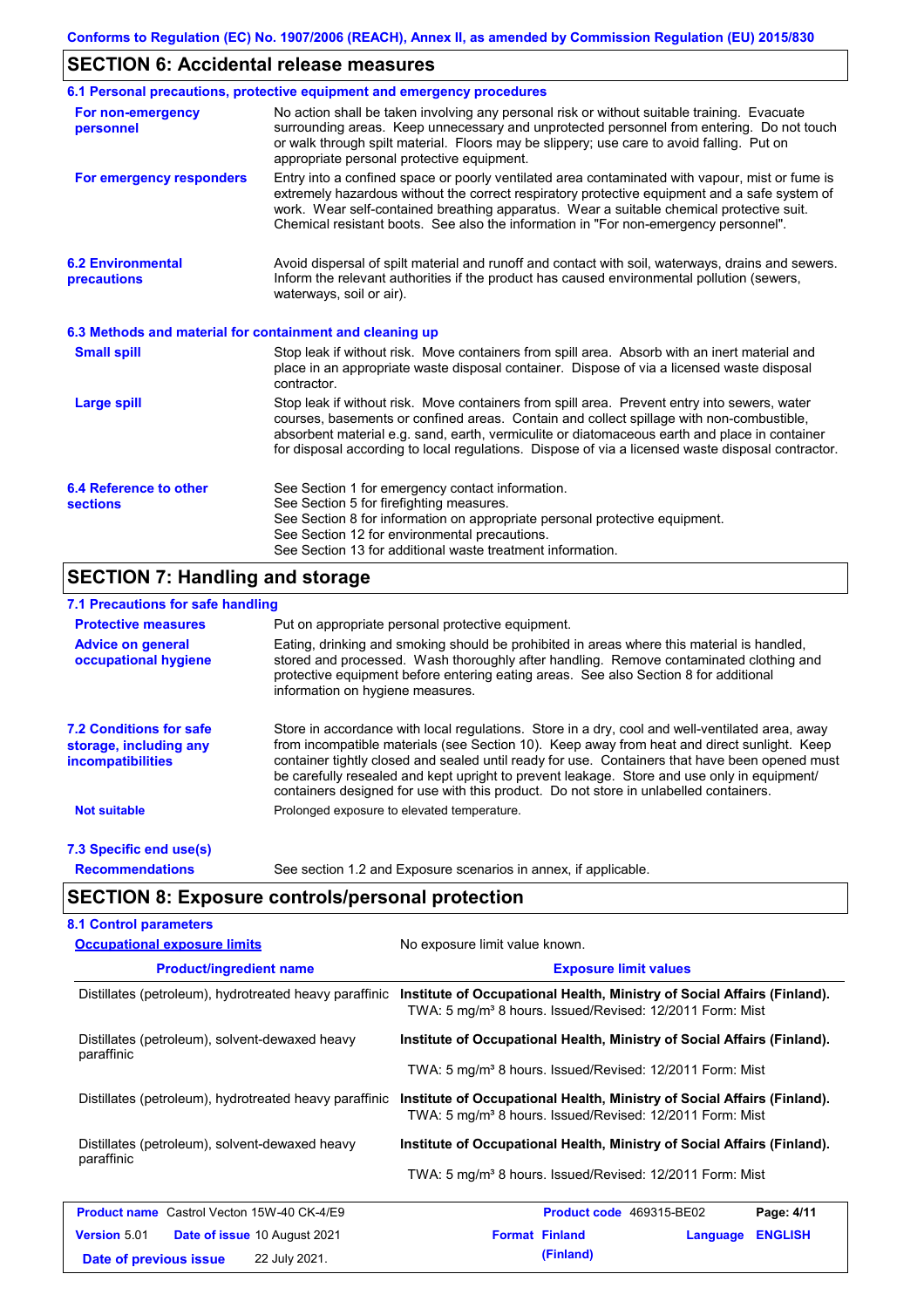### **SECTION 8: Exposure controls/personal protection**

| Distillates (petroleum), solvent-dewaxed light<br>paraffinic | Institute of Occupational Health, Ministry of Social Affairs (Finland). |
|--------------------------------------------------------------|-------------------------------------------------------------------------|
|                                                              | TWA: 5 mg/m <sup>3</sup> 8 hours. Issued/Revised: 12/2011 Form: Mist    |

Paraffin oils (petroleum), catalytic dewaxed heavy **Institute of Occupational Health, Ministry of Social Affairs (Finland).** TWA: 5 mg/m<sup>3</sup> 8 hours. Issued/Revised: 12/2011 Form: Mist

Whilst specific OELs for certain components may be shown in this section, other components may be present in any mist, vapour or dust produced. Therefore, the specific OELs may not be applicable to the product as a whole and are provided for guidance only.

**Recommended monitoring procedures**

If this product contains ingredients with exposure limits, personal, workplace atmosphere or biological monitoring may be required to determine the effectiveness of the ventilation or other control measures and/or the necessity to use respiratory protective equipment. Reference should be made to monitoring standards, such as the following: European Standard EN 689 (Workplace atmospheres - Guidance for the assessment of exposure by inhalation to chemical agents for comparison with limit values and measurement strategy) European Standard EN 14042 (Workplace atmospheres - Guide for the application and use of procedures for the assessment of exposure to chemical and biological agents) European Standard EN 482 (Workplace atmospheres - General requirements for the performance of procedures for the measurement of chemical agents) Reference to national guidance documents for methods for the determination of hazardous substances will also be required.

#### **Derived No Effect Level**

No DNELs/DMELs available.

#### **Predicted No Effect Concentration**

No PNECs available

| <b>8.2 Exposure controls</b>                               |                                                                                                                                                                                                                                                                                                                                                                                                                                                                                                                                                                                                                                                                                                                                                                                                                                                                                                                                                                                                         |                          |                  |            |
|------------------------------------------------------------|---------------------------------------------------------------------------------------------------------------------------------------------------------------------------------------------------------------------------------------------------------------------------------------------------------------------------------------------------------------------------------------------------------------------------------------------------------------------------------------------------------------------------------------------------------------------------------------------------------------------------------------------------------------------------------------------------------------------------------------------------------------------------------------------------------------------------------------------------------------------------------------------------------------------------------------------------------------------------------------------------------|--------------------------|------------------|------------|
| <b>Appropriate engineering</b><br><b>controls</b>          | Provide exhaust ventilation or other engineering controls to keep the relevant airborne<br>concentrations below their respective occupational exposure limits.<br>All activities involving chemicals should be assessed for their risks to health, to ensure<br>exposures are adequately controlled. Personal protective equipment should only be considered<br>after other forms of control measures (e.g. engineering controls) have been suitably evaluated.<br>Personal protective equipment should conform to appropriate standards, be suitable for use, be<br>kept in good condition and properly maintained.<br>Your supplier of personal protective equipment should be consulted for advice on selection and<br>appropriate standards. For further information contact your national organisation for standards.<br>The final choice of protective equipment will depend upon a risk assessment. It is important to<br>ensure that all items of personal protective equipment are compatible. |                          |                  |            |
| <b>Individual protection measures</b>                      |                                                                                                                                                                                                                                                                                                                                                                                                                                                                                                                                                                                                                                                                                                                                                                                                                                                                                                                                                                                                         |                          |                  |            |
| <b>Hygiene measures</b>                                    | Wash hands, forearms and face thoroughly after handling chemical products, before eating,<br>smoking and using the lavatory and at the end of the working period. Ensure that eyewash<br>stations and safety showers are close to the workstation location.                                                                                                                                                                                                                                                                                                                                                                                                                                                                                                                                                                                                                                                                                                                                             |                          |                  |            |
| <b>Respiratory protection</b>                              | In case of insufficient ventilation, wear suitable respiratory equipment.<br>The correct choice of respiratory protection depends upon the chemicals being handled, the<br>conditions of work and use, and the condition of the respiratory equipment. Safety procedures<br>should be developed for each intended application. Respiratory protection equipment should<br>therefore be chosen in consultation with the supplier/manufacturer and with a full assessment<br>of the working conditions.                                                                                                                                                                                                                                                                                                                                                                                                                                                                                                   |                          |                  |            |
| <b>Eye/face protection</b>                                 | Safety glasses with side shields.                                                                                                                                                                                                                                                                                                                                                                                                                                                                                                                                                                                                                                                                                                                                                                                                                                                                                                                                                                       |                          |                  |            |
| <b>Skin protection</b>                                     |                                                                                                                                                                                                                                                                                                                                                                                                                                                                                                                                                                                                                                                                                                                                                                                                                                                                                                                                                                                                         |                          |                  |            |
| <b>Hand protection</b>                                     | <b>General Information:</b>                                                                                                                                                                                                                                                                                                                                                                                                                                                                                                                                                                                                                                                                                                                                                                                                                                                                                                                                                                             |                          |                  |            |
|                                                            | Because specific work environments and material handling practices vary, safety procedures<br>should be developed for each intended application. The correct choice of protective gloves<br>depends upon the chemicals being handled, and the conditions of work and use. Most gloves<br>provide protection for only a limited time before they must be discarded and replaced (even the<br>best chemically resistant gloves will break down after repeated chemical exposures).                                                                                                                                                                                                                                                                                                                                                                                                                                                                                                                        |                          |                  |            |
|                                                            | Gloves should be chosen in consultation with the supplier / manufacturer and taking account of<br>a full assessment of the working conditions.                                                                                                                                                                                                                                                                                                                                                                                                                                                                                                                                                                                                                                                                                                                                                                                                                                                          |                          |                  |            |
|                                                            | Recommended: Nitrile gloves.<br><b>Breakthrough time:</b>                                                                                                                                                                                                                                                                                                                                                                                                                                                                                                                                                                                                                                                                                                                                                                                                                                                                                                                                               |                          |                  |            |
|                                                            | Breakthrough time data are generated by glove manufacturers under laboratory test conditions<br>and represent how long a glove can be expected to provide effective permeation resistance. It<br>is important when following breakthrough time recommendations that actual workplace<br>conditions are taken into account. Always consult with your glove supplier for up-to-date                                                                                                                                                                                                                                                                                                                                                                                                                                                                                                                                                                                                                       |                          |                  |            |
| <b>Product name</b> Castrol Vecton 15W-40 CK-4/E9          |                                                                                                                                                                                                                                                                                                                                                                                                                                                                                                                                                                                                                                                                                                                                                                                                                                                                                                                                                                                                         | Product code 469315-BE02 |                  | Page: 5/11 |
| <b>Version 5.01</b><br><b>Date of issue 10 August 2021</b> |                                                                                                                                                                                                                                                                                                                                                                                                                                                                                                                                                                                                                                                                                                                                                                                                                                                                                                                                                                                                         | <b>Format Finland</b>    | Language ENGLISH |            |
| Date of previous issue                                     | 22 July 2021.                                                                                                                                                                                                                                                                                                                                                                                                                                                                                                                                                                                                                                                                                                                                                                                                                                                                                                                                                                                           | (Finland)                |                  |            |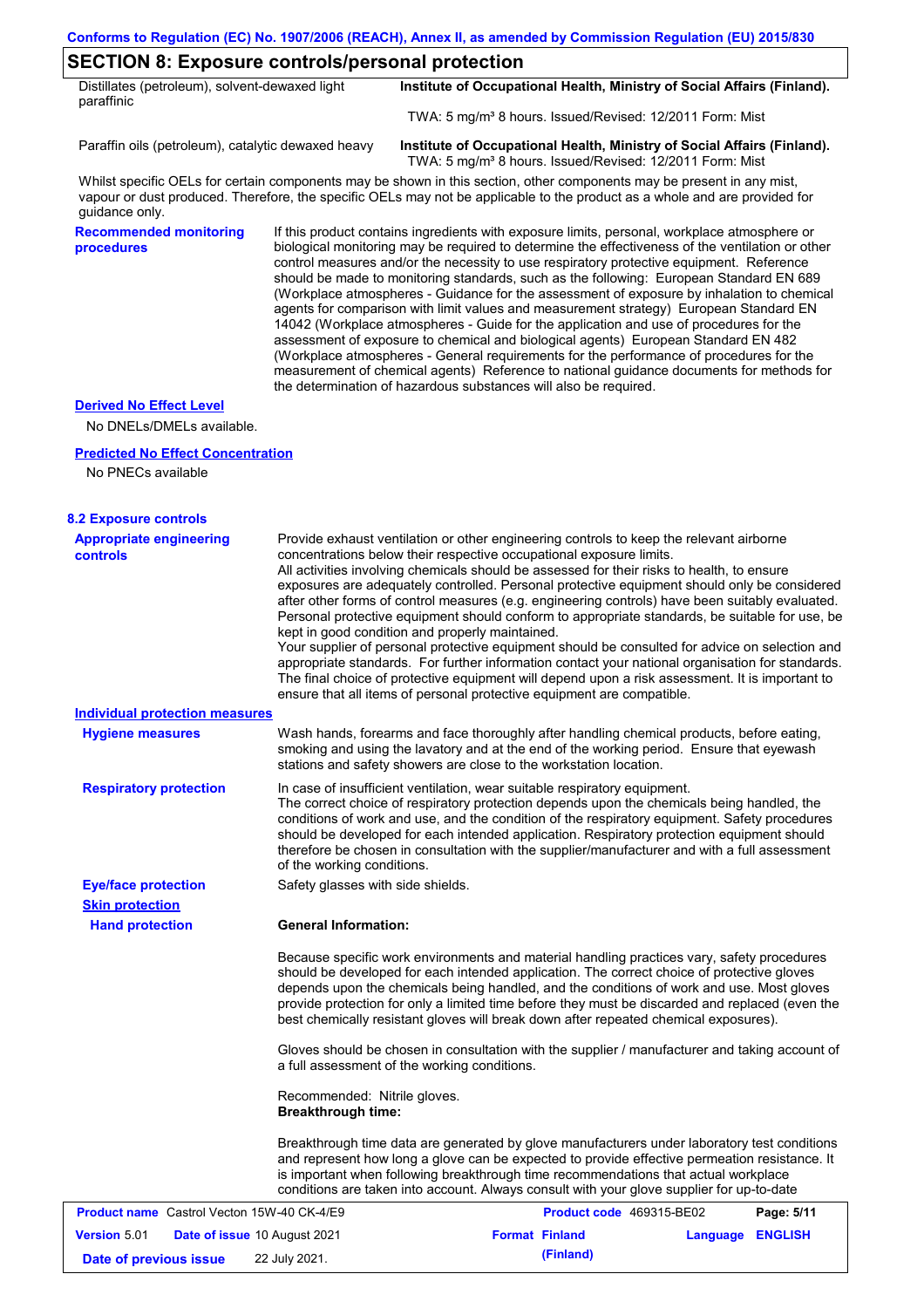# **SECTION 8: Exposure controls/personal protection**

technical information on breakthrough times for the recommended glove type. Our recommendations on the selection of gloves are as follows:

Continuous contact:

|                                           | Gloves with a minimum breakthrough time of 240 minutes, or >480 minutes if suitable gloves<br>can be obtained.<br>If suitable gloves are not available to offer that level of protection, gloves with shorter<br>breakthrough times may be acceptable as long as appropriate glove maintenance and<br>replacement regimes are determined and adhered to.                                                                                                                                                                                                                                                                                                                              |
|-------------------------------------------|---------------------------------------------------------------------------------------------------------------------------------------------------------------------------------------------------------------------------------------------------------------------------------------------------------------------------------------------------------------------------------------------------------------------------------------------------------------------------------------------------------------------------------------------------------------------------------------------------------------------------------------------------------------------------------------|
|                                           | Short-term / splash protection:                                                                                                                                                                                                                                                                                                                                                                                                                                                                                                                                                                                                                                                       |
|                                           | Recommended breakthrough times as above.<br>It is recognised that for short-term, transient exposures, gloves with shorter breakthrough times<br>may commonly be used. Therefore, appropriate maintenance and replacement regimes must<br>be determined and rigorously followed.                                                                                                                                                                                                                                                                                                                                                                                                      |
|                                           | <b>Glove Thickness:</b>                                                                                                                                                                                                                                                                                                                                                                                                                                                                                                                                                                                                                                                               |
|                                           | For general applications, we recommend gloves with a thickness typically greater than 0.35 mm.                                                                                                                                                                                                                                                                                                                                                                                                                                                                                                                                                                                        |
|                                           | It should be emphasised that glove thickness is not necessarily a good predictor of glove<br>resistance to a specific chemical, as the permeation efficiency of the glove will be dependent<br>on the exact composition of the glove material. Therefore, glove selection should also be based<br>on consideration of the task requirements and knowledge of breakthrough times.<br>Glove thickness may also vary depending on the glove manufacturer, the glove type and the<br>glove model. Therefore, the manufacturers' technical data should always be taken into account<br>to ensure selection of the most appropriate glove for the task.                                     |
|                                           | Note: Depending on the activity being conducted, gloves of varying thickness may be required<br>for specific tasks. For example:                                                                                                                                                                                                                                                                                                                                                                                                                                                                                                                                                      |
|                                           | • Thinner gloves (down to 0.1 mm or less) may be required where a high degree of manual<br>dexterity is needed. However, these gloves are only likely to give short duration protection and<br>would normally be just for single use applications, then disposed of.                                                                                                                                                                                                                                                                                                                                                                                                                  |
|                                           | • Thicker gloves (up to 3 mm or more) may be required where there is a mechanical (as well<br>as a chemical) risk i.e. where there is abrasion or puncture potential.                                                                                                                                                                                                                                                                                                                                                                                                                                                                                                                 |
| <b>Skin and body</b>                      | Use of protective clothing is good industrial practice.<br>Personal protective equipment for the body should be selected based on the task being<br>performed and the risks involved and should be approved by a specialist before handling this<br>product.<br>Cotton or polyester/cotton overalls will only provide protection against light superficial<br>contamination that will not soak through to the skin. Overalls should be laundered on a regular<br>basis. When the risk of skin exposure is high (e.g. when cleaning up spillages or if there is a<br>risk of splashing) then chemical resistant aprons and/or impervious chemical suits and boots<br>will be required. |
| <b>Refer to standards:</b>                | Respiratory protection: EN 529<br>Gloves: EN 420, EN 374<br>Eye protection: EN 166<br>Filtering half-mask: EN 149<br>Filtering half-mask with valve: EN 405<br>Half-mask: EN 140 plus filter<br>Full-face mask: EN 136 plus filter<br>Particulate filters: EN 143<br>Gas/combined filters: EN 14387                                                                                                                                                                                                                                                                                                                                                                                   |
| <b>Environmental exposure</b><br>controls | Emissions from ventilation or work process equipment should be checked to ensure they<br>comply with the requirements of environmental protection legislation. In some cases, fume<br>scrubbers, filters or engineering modifications to the process equipment will be necessary to<br>reduce emissions to acceptable levels.                                                                                                                                                                                                                                                                                                                                                         |
|                                           |                                                                                                                                                                                                                                                                                                                                                                                                                                                                                                                                                                                                                                                                                       |

| <b>Product name</b> Castrol Vecton 15W-40 CK-4/E9 |                                     | Product code 469315-BE02 |                         | Page: 6/11 |
|---------------------------------------------------|-------------------------------------|--------------------------|-------------------------|------------|
| <b>Version 5.01</b>                               | <b>Date of issue 10 August 2021</b> | <b>Format Finland</b>    | <b>Language ENGLISH</b> |            |
| Date of previous issue                            | 22 July 2021.                       | (Finland)                |                         |            |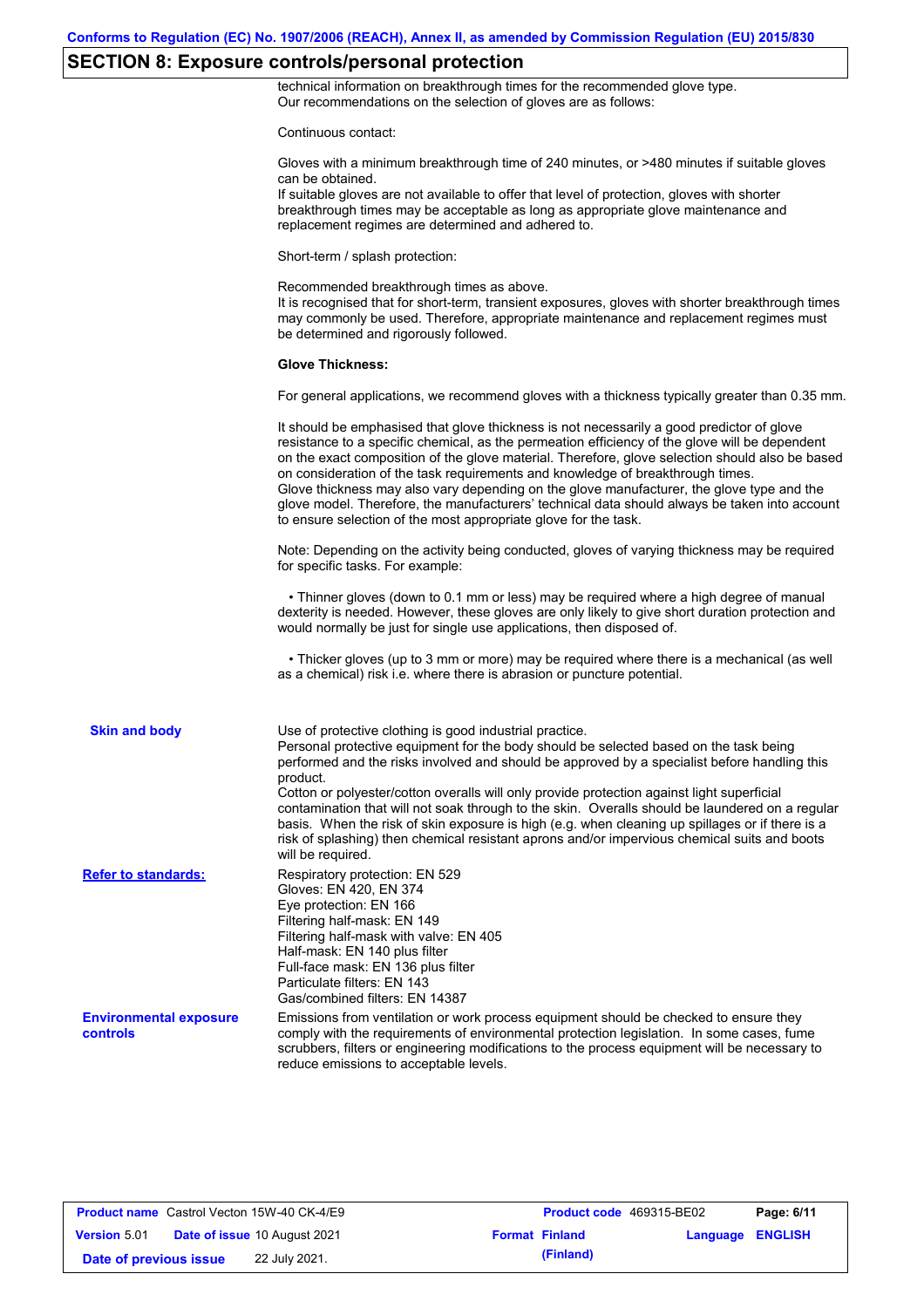## **SECTION 9: Physical and chemical properties**

**9.1 Information on basic physical and chemical properties**

| <b>Appearance</b>                                      |                                                                                                                                                                             |
|--------------------------------------------------------|-----------------------------------------------------------------------------------------------------------------------------------------------------------------------------|
| <b>Physical state</b>                                  | Liquid.                                                                                                                                                                     |
| <b>Colour</b>                                          | Amber. [Light]                                                                                                                                                              |
| <b>Odour</b>                                           | Not available. Not tested.                                                                                                                                                  |
| <b>Odour threshold</b>                                 | Not available. Not tested.                                                                                                                                                  |
| pH                                                     | Not applicable. Based on Solubility in Water (insoluble in water.).                                                                                                         |
| <b>Melting point/freezing point</b>                    | Not applicable. Based on Composition/information on ingredients.                                                                                                            |
| Initial boiling point and boiling<br>range             | Not available. Not tested.                                                                                                                                                  |
| <b>Pour point</b>                                      | $-36 °C$                                                                                                                                                                    |
| <b>Flash point</b>                                     | Closed cup: 205°C (401°F) [Pensky-Martens.]                                                                                                                                 |
| <b>Evaporation rate</b>                                | Not relevant/applicable due to nature of the product. Based on low volatility.                                                                                              |
| <b>Flammability (solid, gas)</b>                       | Not applicable. Based on physical state.                                                                                                                                    |
| <b>Upper/lower flammability or</b><br>explosive limits | Not available. Not tested.                                                                                                                                                  |
| <b>Vapour pressure</b>                                 | <0.01 kPa (<0.075 mm Hg) [20°C (68°F)]                                                                                                                                      |
| <b>Vapour density</b>                                  | $>1$ [Air = 1]                                                                                                                                                              |
| <b>Relative density</b>                                | $<$ 1                                                                                                                                                                       |
| <b>Density</b>                                         | $\leq$ 1000 kg/m <sup>3</sup> (<1 g/cm <sup>3</sup> ) at 15 <sup>°</sup> C                                                                                                  |
| <b>Solubility(ies)</b>                                 | insoluble in water.                                                                                                                                                         |
| <b>Partition coefficient: n-octanol/</b><br>water      | Not applicable. Substance is a hydrocarbon UVCB. Standard tests for this endpoint are<br>intended for single substances and are not appropriate for this complex substance. |
| <b>Auto-ignition temperature</b>                       | Not available. Not tested.                                                                                                                                                  |
| <b>Decomposition temperature</b>                       | Not observed to decompose by final boiling point                                                                                                                            |
| <b>Viscosity</b>                                       | Kinematic: 107.6 mm <sup>2</sup> /s (107.6 cSt) at 40°C<br>Kinematic: 14.6 to 15.2 mm <sup>2</sup> /s (14.6 to 15.2 cSt) at 100 °C                                          |
| <b>Explosive properties</b>                            | Not considered explosive based on structural and oxygen balance considerations.                                                                                             |
| <b>Oxidising properties</b>                            | Not considered oxidizing based on structural considerations.                                                                                                                |

#### **9.2 Other information**

No additional information.

# **SECTION 10: Stability and reactivity**

| <b>10.1 Reactivity</b>                            | No specific test data available for this product. Refer to Conditions to avoid and Incompatible<br>materials for additional information.                                |
|---------------------------------------------------|-------------------------------------------------------------------------------------------------------------------------------------------------------------------------|
| <b>10.2 Chemical stability</b>                    | The product is stable.                                                                                                                                                  |
| <b>10.3 Possibility of</b><br>hazardous reactions | Under normal conditions of storage and use, hazardous reactions will not occur.<br>Under normal conditions of storage and use, hazardous polymerisation will not occur. |
| <b>10.4 Conditions to avoid</b>                   | Avoid all possible sources of ignition (spark or flame).                                                                                                                |
| <b>10.5 Incompatible materials</b>                | Reactive or incompatible with the following materials: oxidising materials.                                                                                             |
| <b>10.6 Hazardous</b><br>decomposition products   | Under normal conditions of storage and use, hazardous decomposition products should not be<br>produced.                                                                 |

# **SECTION 11: Toxicological information**

**11.1 Information on toxicological effects Acute toxicity estimates**

|                        | <b>Product name</b> Castrol Vecton 15W-40 CK-4/E9 | <b>Product code</b> 469315-BE02 |                  | Page: 7/11 |
|------------------------|---------------------------------------------------|---------------------------------|------------------|------------|
| <b>Version 5.01</b>    | <b>Date of issue 10 August 2021</b>               | <b>Format Finland</b>           | Language ENGLISH |            |
| Date of previous issue | 22 July 2021.                                     | (Finland)                       |                  |            |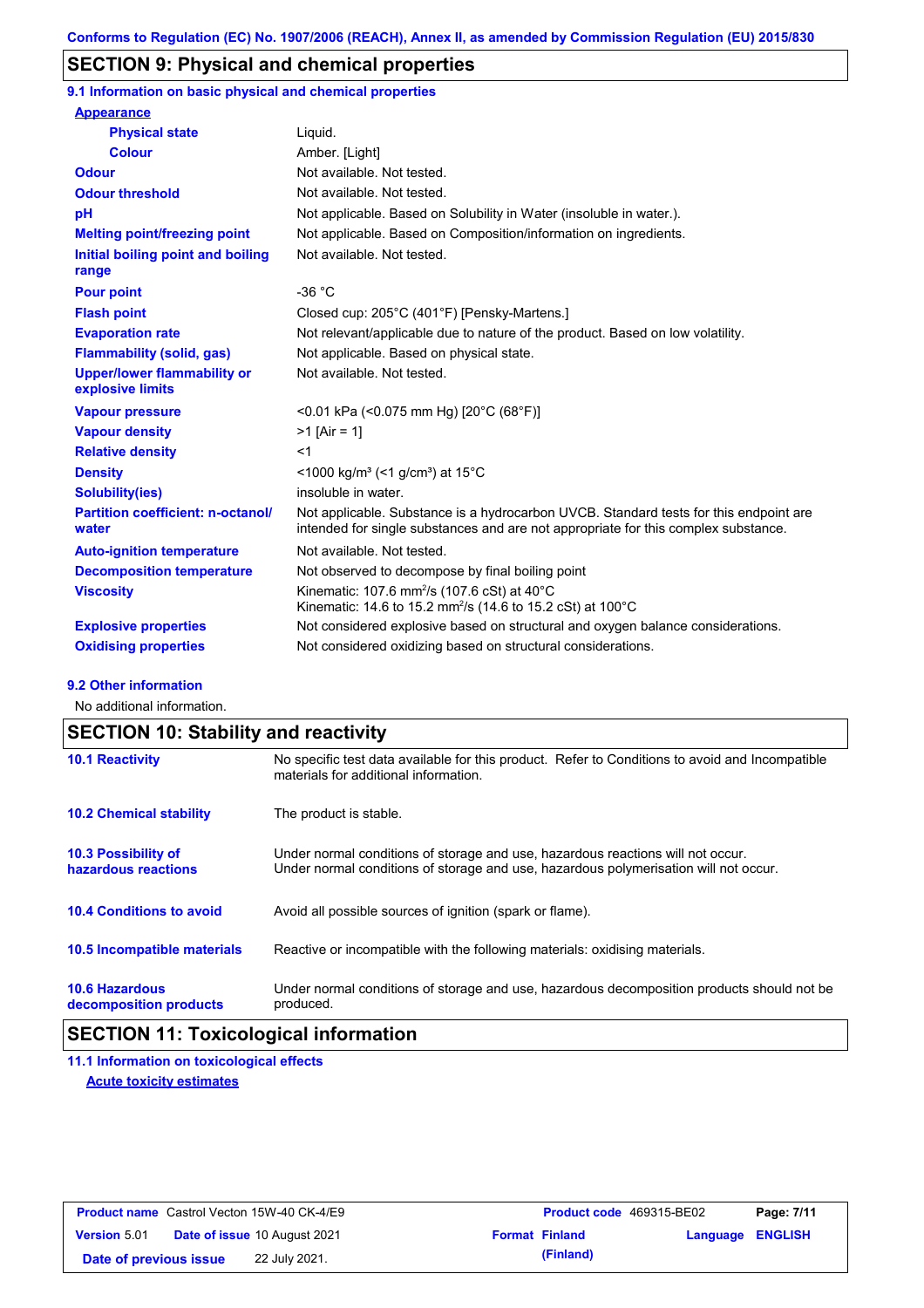# **Conforms to Regulation (EC) No. 1907/2006 (REACH), Annex II, as amended by Commission Regulation (EU) 2015/830**

# **SECTION 11: Toxicological information**

| <b>Product/ingredient name</b>                                                             |                                                                                                                                                                                                         | Oral (mg/<br>kg)                                                                           | <b>Dermal</b><br>(mg/kg) | <b>Inhalation</b><br>(gases)<br>(ppm) | <b>Inhalation</b><br>(vapours)<br>(mg/l) | <b>Inhalation</b><br>(dusts)<br>and mists)<br>(mg/l)                                                                                                                                          |
|--------------------------------------------------------------------------------------------|---------------------------------------------------------------------------------------------------------------------------------------------------------------------------------------------------------|--------------------------------------------------------------------------------------------|--------------------------|---------------------------------------|------------------------------------------|-----------------------------------------------------------------------------------------------------------------------------------------------------------------------------------------------|
| isooctyl) esters, zinc salts                                                               | Phosphorodithioic acid, mixed O,O-bis(sec-Bu and                                                                                                                                                        |                                                                                            | N/A                      | N/A                                   | N/A                                      | N/A                                                                                                                                                                                           |
| <b>Information on likely</b><br>routes of exposure                                         | Routes of entry anticipated: Dermal, Inhalation.                                                                                                                                                        |                                                                                            |                          |                                       |                                          |                                                                                                                                                                                               |
| <b>Potential acute health effects</b>                                                      |                                                                                                                                                                                                         |                                                                                            |                          |                                       |                                          |                                                                                                                                                                                               |
| <b>Inhalation</b>                                                                          | Vapour inhalation under ambient conditions is not normally a problem due to low vapour<br>pressure.                                                                                                     |                                                                                            |                          |                                       |                                          |                                                                                                                                                                                               |
| <b>Ingestion</b>                                                                           | No known significant effects or critical hazards.                                                                                                                                                       |                                                                                            |                          |                                       |                                          |                                                                                                                                                                                               |
| <b>Skin contact</b>                                                                        | Defatting to the skin. May cause skin dryness and irritation.                                                                                                                                           |                                                                                            |                          |                                       |                                          |                                                                                                                                                                                               |
| <b>Eye contact</b>                                                                         | Not classified as an eye irritant. Based on data available for this or related materials.                                                                                                               |                                                                                            |                          |                                       |                                          |                                                                                                                                                                                               |
| Symptoms related to the physical, chemical and toxicological characteristics               |                                                                                                                                                                                                         |                                                                                            |                          |                                       |                                          |                                                                                                                                                                                               |
| <b>Inhalation</b>                                                                          | No specific data.                                                                                                                                                                                       |                                                                                            |                          |                                       |                                          |                                                                                                                                                                                               |
| <b>Ingestion</b>                                                                           | No specific data.                                                                                                                                                                                       |                                                                                            |                          |                                       |                                          |                                                                                                                                                                                               |
| <b>Skin contact</b>                                                                        | irritation<br>dryness<br>cracking                                                                                                                                                                       | Adverse symptoms may include the following:                                                |                          |                                       |                                          |                                                                                                                                                                                               |
| <b>Eye contact</b>                                                                         | No specific data.                                                                                                                                                                                       |                                                                                            |                          |                                       |                                          |                                                                                                                                                                                               |
| Delayed and immediate effects as well as chronic effects from short and long-term exposure |                                                                                                                                                                                                         |                                                                                            |                          |                                       |                                          |                                                                                                                                                                                               |
| <b>Inhalation</b>                                                                          | Overexposure to the inhalation of airborne droplets or aerosols may cause irritation of the<br>respiratory tract.                                                                                       |                                                                                            |                          |                                       |                                          |                                                                                                                                                                                               |
| <b>Ingestion</b>                                                                           |                                                                                                                                                                                                         | Ingestion of large quantities may cause nausea and diarrhoea.                              |                          |                                       |                                          |                                                                                                                                                                                               |
| <b>Skin contact</b>                                                                        |                                                                                                                                                                                                         | Prolonged or repeated contact can defat the skin and lead to irritation and/or dermatitis. |                          |                                       |                                          |                                                                                                                                                                                               |
| <b>Eye contact</b>                                                                         |                                                                                                                                                                                                         | Potential risk of transient stinging or redness if accidental eye contact occurs.          |                          |                                       |                                          |                                                                                                                                                                                               |
| <b>Potential chronic health effects</b>                                                    |                                                                                                                                                                                                         |                                                                                            |                          |                                       |                                          |                                                                                                                                                                                               |
| General                                                                                    | USED ENGINE OILS<br>engine oils during use. Used engine oil may contain hazardous components which have the<br>engine oil must therefore be avoided and a high standard of personal hygiene maintained. |                                                                                            |                          |                                       |                                          | Combustion products resulting from the operation of internal combustion engines contaminate<br>potential to cause skin cancer. Frequent or prolonged contact with all types and makes of used |
| <b>Carcinogenicity</b>                                                                     | No known significant effects or critical hazards.                                                                                                                                                       |                                                                                            |                          |                                       |                                          |                                                                                                                                                                                               |
| <b>Mutagenicity</b>                                                                        | No known significant effects or critical hazards.                                                                                                                                                       |                                                                                            |                          |                                       |                                          |                                                                                                                                                                                               |
| <b>Developmental effects</b>                                                               |                                                                                                                                                                                                         | No known significant effects or critical hazards.                                          |                          |                                       |                                          |                                                                                                                                                                                               |
| <b>Fertility effects</b>                                                                   | No known significant effects or critical hazards.                                                                                                                                                       |                                                                                            |                          |                                       |                                          |                                                                                                                                                                                               |

## **SECTION 12: Ecological information**

**12.1 Toxicity**

**Environmental hazards** Not classified as dangerous

#### **12.2 Persistence and degradability**

Expected to be biodegradable.

#### **12.3 Bioaccumulative potential**

This product is not expected to bioaccumulate through food chains in the environment.

| <b>12.4 Mobility in soil</b>                                         |                                                                      |
|----------------------------------------------------------------------|----------------------------------------------------------------------|
| <b>Soil/water partition</b><br><b>coefficient</b> (K <sub>oc</sub> ) | Not available.                                                       |
| <b>Mobility</b>                                                      | Spillages may penetrate the soil causing ground water contamination. |

#### **12.5 Results of PBT and vPvB assessment**

Product does not meet the criteria for PBT or vPvB according to Regulation (EC) No. 1907/2006, Annex XIII.

#### **12.6 Other adverse effects**

|                        | <b>Product name</b> Castrol Vecton 15W-40 CK-4/E9 |                       | <b>Product code</b> 469315-BE02 | Page: 8/11 |
|------------------------|---------------------------------------------------|-----------------------|---------------------------------|------------|
| <b>Version 5.01</b>    | <b>Date of issue 10 August 2021</b>               | <b>Format Finland</b> | Language ENGLISH                |            |
| Date of previous issue | 22 July 2021.                                     | (Finland)             |                                 |            |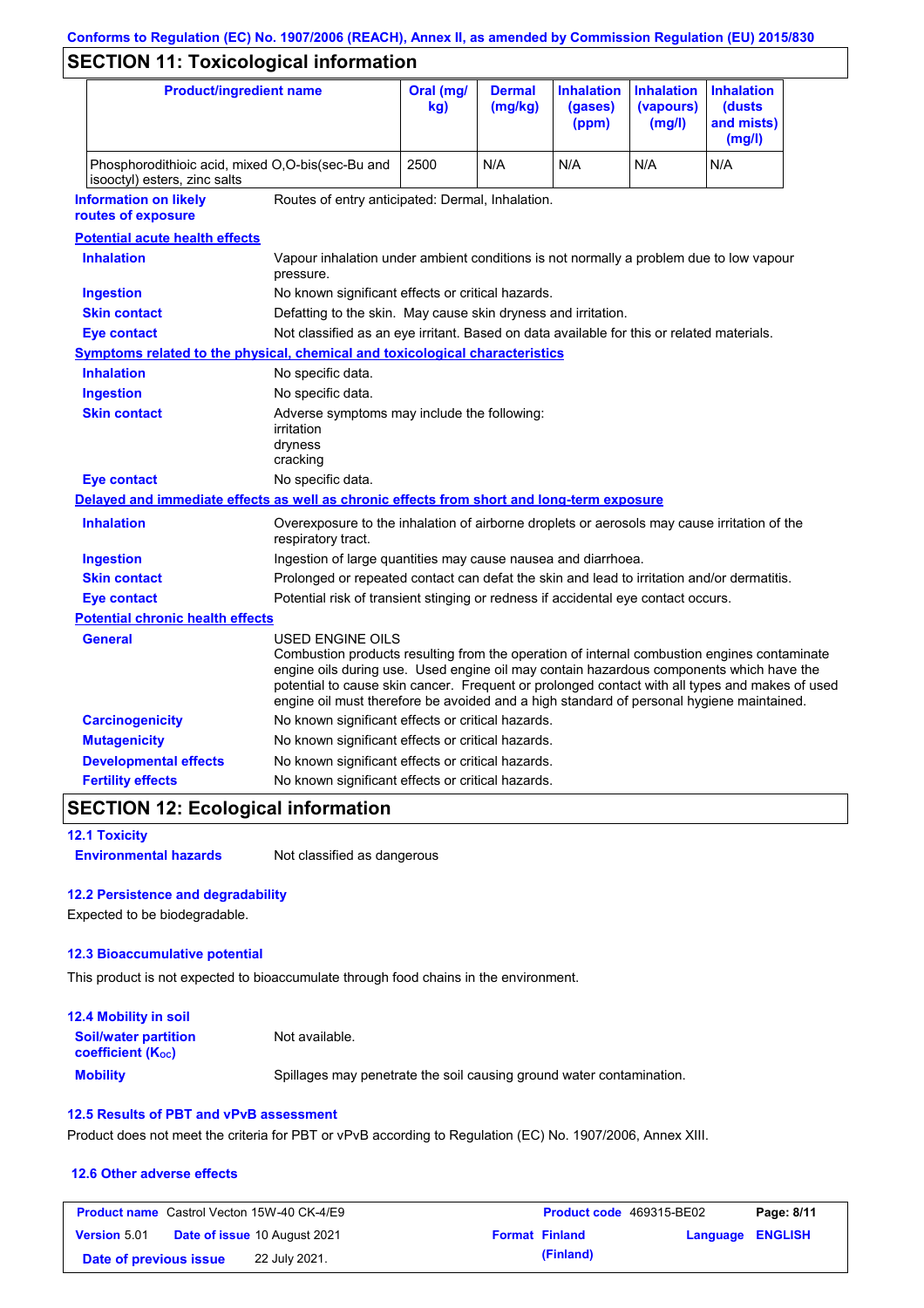### **SECTION 12: Ecological information**

**Other ecological information**

Spills may form a film on water surfaces causing physical damage to organisms. Oxygen transfer could also be impaired.

### **SECTION 13: Disposal considerations**

| <b>13.1 Waste treatment methods</b> |                                                                                                                                                                      |
|-------------------------------------|----------------------------------------------------------------------------------------------------------------------------------------------------------------------|
| <b>Product</b>                      |                                                                                                                                                                      |
| <b>Methods of disposal</b>          | Where possible, arrange for product to be recycled. Dispose of via an authorised person/<br>licensed waste disposal contractor in accordance with local regulations. |
| <b>Hazardous waste</b>              | Yes.                                                                                                                                                                 |

**European waste catalogue (EWC)**

| Waste code | <b>Waste designation</b>                |  |
|------------|-----------------------------------------|--|
| $130208*$  | other engine, gear and lubricating oils |  |

However, deviation from the intended use and/or the presence of any potential contaminants may require an alternative waste disposal code to be assigned by the end user.

| <b>Packaging</b>           |                                                                                                                                                                                                                                                                                                                                                                                                                                                                                                 |
|----------------------------|-------------------------------------------------------------------------------------------------------------------------------------------------------------------------------------------------------------------------------------------------------------------------------------------------------------------------------------------------------------------------------------------------------------------------------------------------------------------------------------------------|
| <b>Methods of disposal</b> | Where possible, arrange for product to be recycled. Dispose of via an authorised person/<br>licensed waste disposal contractor in accordance with local regulations.                                                                                                                                                                                                                                                                                                                            |
| <b>Special precautions</b> | This material and its container must be disposed of in a safe way. Care should be taken when<br>handling emptied containers that have not been cleaned or rinsed out. Empty containers or<br>liners may retain some product residues. Empty containers represent a fire hazard as they may<br>contain flammable product residues and vapour. Never weld, solder or braze empty containers.<br>Avoid dispersal of spilt material and runoff and contact with soil, waterways, drains and sewers. |
| <b>References</b>          | Commission 2014/955/EU<br>Directive 2008/98/EC                                                                                                                                                                                                                                                                                                                                                                                                                                                  |

## **SECTION 14: Transport information**

|                                           | <b>ADR/RID</b> | <b>ADN</b>     | <b>IMDG</b>    | <b>IATA</b>    |
|-------------------------------------------|----------------|----------------|----------------|----------------|
| 14.1 UN number                            | Not regulated. | Not regulated. | Not regulated. | Not regulated. |
| 14.2 UN proper<br>shipping name           |                |                | ۰              |                |
| <b>14.3 Transport</b><br>hazard class(es) |                |                |                |                |
| <b>14.4 Packing</b><br>group              |                |                |                |                |
| 14.5<br><b>Environmental</b><br>hazards   | No.            | No.            | No.            | No.            |
| <b>Additional</b><br><b>information</b>   |                |                |                |                |

**14.6 Special precautions for user** Not available.

**14.7 Transport in bulk according to IMO instruments** Not available.

### **SECTION 15: Regulatory information**

**15.1 Safety, health and environmental regulations/legislation specific for the substance or mixture EU Regulation (EC) No. 1907/2006 (REACH) Annex XIV - List of substances subject to authorisation Substances of very high concern** None of the components are listed. None of the components are listed. **Annex XIV Product name** Castrol Vecton 15W-40 CK-4/E9 **Product Code 469315-BE02 Page: 9/11 Version** 5.01 **Date of issue** 10 August 2021 **Format Finland Language ENGLISH Date of previous issue** 22 July 2021. **Conservative and Separate Conservative Conservative Conservative Conservative Conservative Conservative Conservative Conservative Conservative Conservative Conservative Conservative**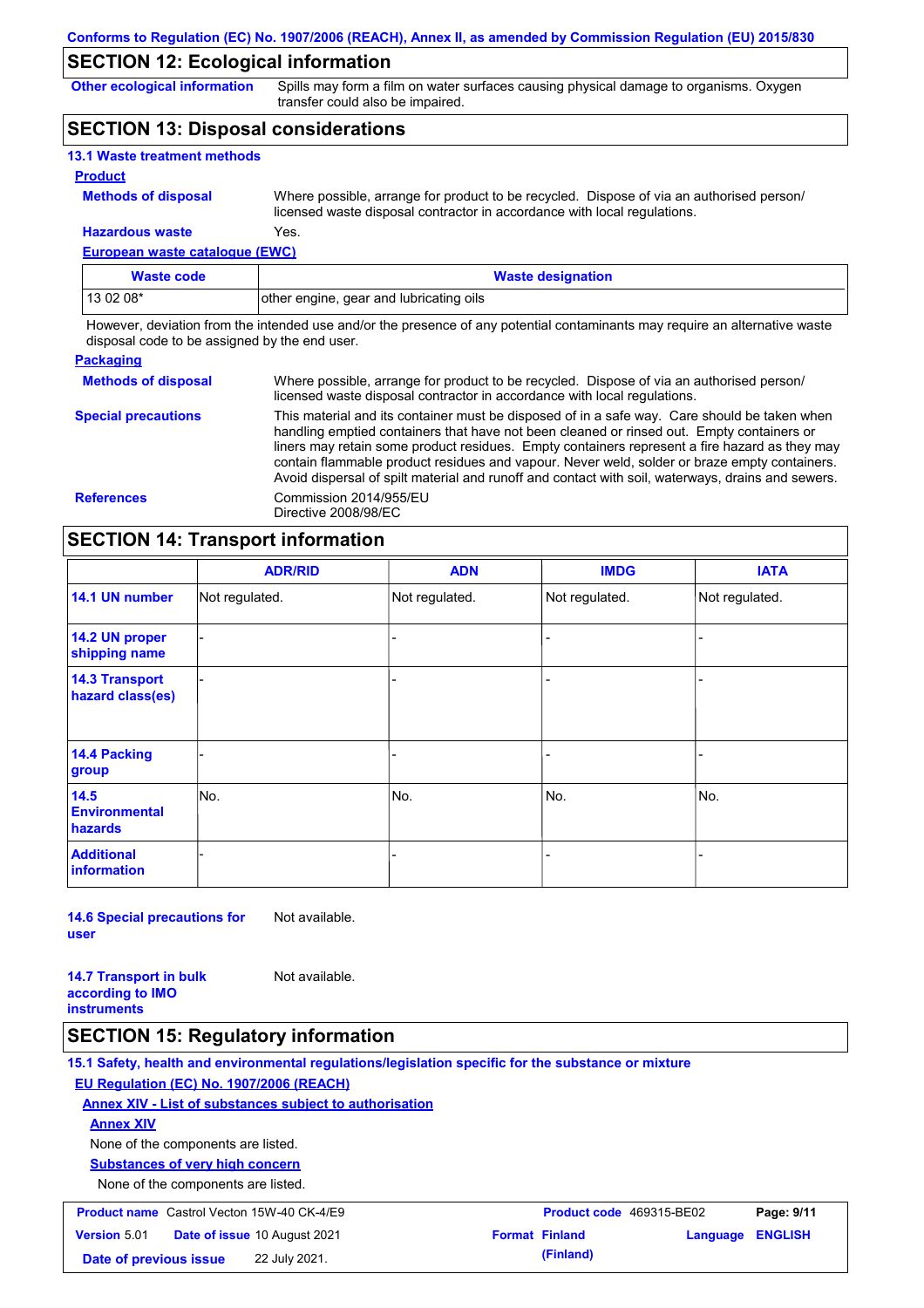# **SECTION 15: Regulatory information**

| EU Regulation (EC) No. 1907/2006 (REACH)                                                                                                                 |                                                                                                                                |
|----------------------------------------------------------------------------------------------------------------------------------------------------------|--------------------------------------------------------------------------------------------------------------------------------|
| <b>Annex XVII - Restrictions</b><br>on the manufacture.<br>placing on the market<br>and use of certain<br>dangerous substances,<br>mixtures and articles | Not applicable.                                                                                                                |
| <b>Other regulations</b>                                                                                                                                 |                                                                                                                                |
| <b>REACH Status</b>                                                                                                                                      | The company, as identified in Section 1, sells this product in the EU in compliance with the<br>current requirements of REACH. |
| <b>United States inventory</b><br>(TSCA 8b)                                                                                                              | At least one component is not listed.                                                                                          |
| <b>Australia inventory (AICS)</b>                                                                                                                        | At least one component is not listed.                                                                                          |
| <b>Canada inventory</b>                                                                                                                                  | At least one component is not listed.                                                                                          |
| <b>China inventory (IECSC)</b>                                                                                                                           | At least one component is not listed.                                                                                          |
| <b>Japan inventory (ENCS)</b>                                                                                                                            | At least one component is not listed.                                                                                          |
| <b>Korea inventory (KECI)</b>                                                                                                                            | All components are listed or exempted.                                                                                         |
| <b>Philippines inventory</b><br>(PICCS)                                                                                                                  | At least one component is not listed.                                                                                          |
| <b>Taiwan Chemical</b><br><b>Substances Inventory</b><br>(TCSI)                                                                                          | At least one component is not listed.                                                                                          |
| Ozone depleting substances (1005/2009/EU)<br>Not listed.                                                                                                 |                                                                                                                                |
| Prior Informed Consent (PIC) (649/2012/EU)<br>Not listed.                                                                                                |                                                                                                                                |
| EU - Water framework directive - Priority substances                                                                                                     |                                                                                                                                |
| None of the components are listed.                                                                                                                       |                                                                                                                                |
| <b>Seveso Directive</b>                                                                                                                                  |                                                                                                                                |
| This product is not controlled under the Seveso Directive.                                                                                               |                                                                                                                                |

**15.2 Chemical safety assessment** A Chemical Safety Assessment has been carried out for one or more of the substances within this mixture. A Chemical Safety Assessment has not been carried out for the mixture itself.

# **SECTION 16: Other information**

| <b>Abbreviations and acronyms</b>                          | ADN = European Provisions concerning the International Carriage of Dangerous Goods by<br>Inland Waterway<br>ADR = The European Agreement concerning the International Carriage of Dangerous Goods by<br>Road                |                          |          |                |  |                                                                                                                                                                                                                                                                                                                                                                                                              |  |  |  |  |  |
|------------------------------------------------------------|-----------------------------------------------------------------------------------------------------------------------------------------------------------------------------------------------------------------------------|--------------------------|----------|----------------|--|--------------------------------------------------------------------------------------------------------------------------------------------------------------------------------------------------------------------------------------------------------------------------------------------------------------------------------------------------------------------------------------------------------------|--|--|--|--|--|
|                                                            | $ATE = Acute Toxicity Estimate$                                                                                                                                                                                             |                          |          |                |  |                                                                                                                                                                                                                                                                                                                                                                                                              |  |  |  |  |  |
|                                                            | <b>BCF</b> = Bioconcentration Factor<br>CAS = Chemical Abstracts Service                                                                                                                                                    |                          |          |                |  |                                                                                                                                                                                                                                                                                                                                                                                                              |  |  |  |  |  |
|                                                            | CLP = Classification, Labelling and Packaging Regulation [Regulation (EC) No. 1272/2008]                                                                                                                                    |                          |          |                |  |                                                                                                                                                                                                                                                                                                                                                                                                              |  |  |  |  |  |
|                                                            | CSA = Chemical Safety Assessment                                                                                                                                                                                            |                          |          |                |  |                                                                                                                                                                                                                                                                                                                                                                                                              |  |  |  |  |  |
|                                                            | CSR = Chemical Safety Report                                                                                                                                                                                                |                          |          |                |  |                                                                                                                                                                                                                                                                                                                                                                                                              |  |  |  |  |  |
|                                                            | DMEL = Derived Minimal Effect Level<br>DNEL = Derived No Effect Level                                                                                                                                                       |                          |          |                |  |                                                                                                                                                                                                                                                                                                                                                                                                              |  |  |  |  |  |
|                                                            |                                                                                                                                                                                                                             |                          |          |                |  | EINECS = European Inventory of Existing Commercial chemical Substances<br>ES = Exposure Scenario<br>EUH statement = CLP-specific Hazard statement<br>EWC = European Waste Catalogue<br>GHS = Globally Harmonized System of Classification and Labelling of Chemicals<br>IATA = International Air Transport Association<br>IBC = Intermediate Bulk Container<br>IMDG = International Maritime Dangerous Goods |  |  |  |  |  |
|                                                            |                                                                                                                                                                                                                             |                          |          |                |  |                                                                                                                                                                                                                                                                                                                                                                                                              |  |  |  |  |  |
|                                                            |                                                                                                                                                                                                                             |                          |          |                |  |                                                                                                                                                                                                                                                                                                                                                                                                              |  |  |  |  |  |
|                                                            |                                                                                                                                                                                                                             |                          |          |                |  |                                                                                                                                                                                                                                                                                                                                                                                                              |  |  |  |  |  |
|                                                            |                                                                                                                                                                                                                             |                          |          |                |  |                                                                                                                                                                                                                                                                                                                                                                                                              |  |  |  |  |  |
|                                                            | LogPow = logarithm of the octanol/water partition coefficient                                                                                                                                                               |                          |          |                |  |                                                                                                                                                                                                                                                                                                                                                                                                              |  |  |  |  |  |
|                                                            | MARPOL = International Convention for the Prevention of Pollution From Ships, 1973 as                                                                                                                                       |                          |          |                |  |                                                                                                                                                                                                                                                                                                                                                                                                              |  |  |  |  |  |
|                                                            | modified by the Protocol of 1978. ("Marpol" = marine pollution)<br>OECD = Organisation for Economic Co-operation and Development<br>PBT = Persistent, Bioaccumulative and Toxic<br>PNEC = Predicted No Effect Concentration |                          |          |                |  |                                                                                                                                                                                                                                                                                                                                                                                                              |  |  |  |  |  |
|                                                            |                                                                                                                                                                                                                             |                          |          |                |  |                                                                                                                                                                                                                                                                                                                                                                                                              |  |  |  |  |  |
|                                                            |                                                                                                                                                                                                                             |                          |          |                |  |                                                                                                                                                                                                                                                                                                                                                                                                              |  |  |  |  |  |
|                                                            |                                                                                                                                                                                                                             |                          |          |                |  |                                                                                                                                                                                                                                                                                                                                                                                                              |  |  |  |  |  |
|                                                            | REACH = Registration, Evaluation, Authorisation and Restriction of Chemicals Regulation                                                                                                                                     |                          |          |                |  |                                                                                                                                                                                                                                                                                                                                                                                                              |  |  |  |  |  |
| <b>Product name</b> Castrol Vecton 15W-40 CK-4/E9          |                                                                                                                                                                                                                             | Product code 469315-BE02 |          | Page: 10/11    |  |                                                                                                                                                                                                                                                                                                                                                                                                              |  |  |  |  |  |
| <b>Version 5.01</b><br><b>Date of issue 10 August 2021</b> |                                                                                                                                                                                                                             | <b>Format Finland</b>    | Language | <b>ENGLISH</b> |  |                                                                                                                                                                                                                                                                                                                                                                                                              |  |  |  |  |  |
| Date of previous issue                                     | 22 July 2021.                                                                                                                                                                                                               | (Finland)                |          |                |  |                                                                                                                                                                                                                                                                                                                                                                                                              |  |  |  |  |  |